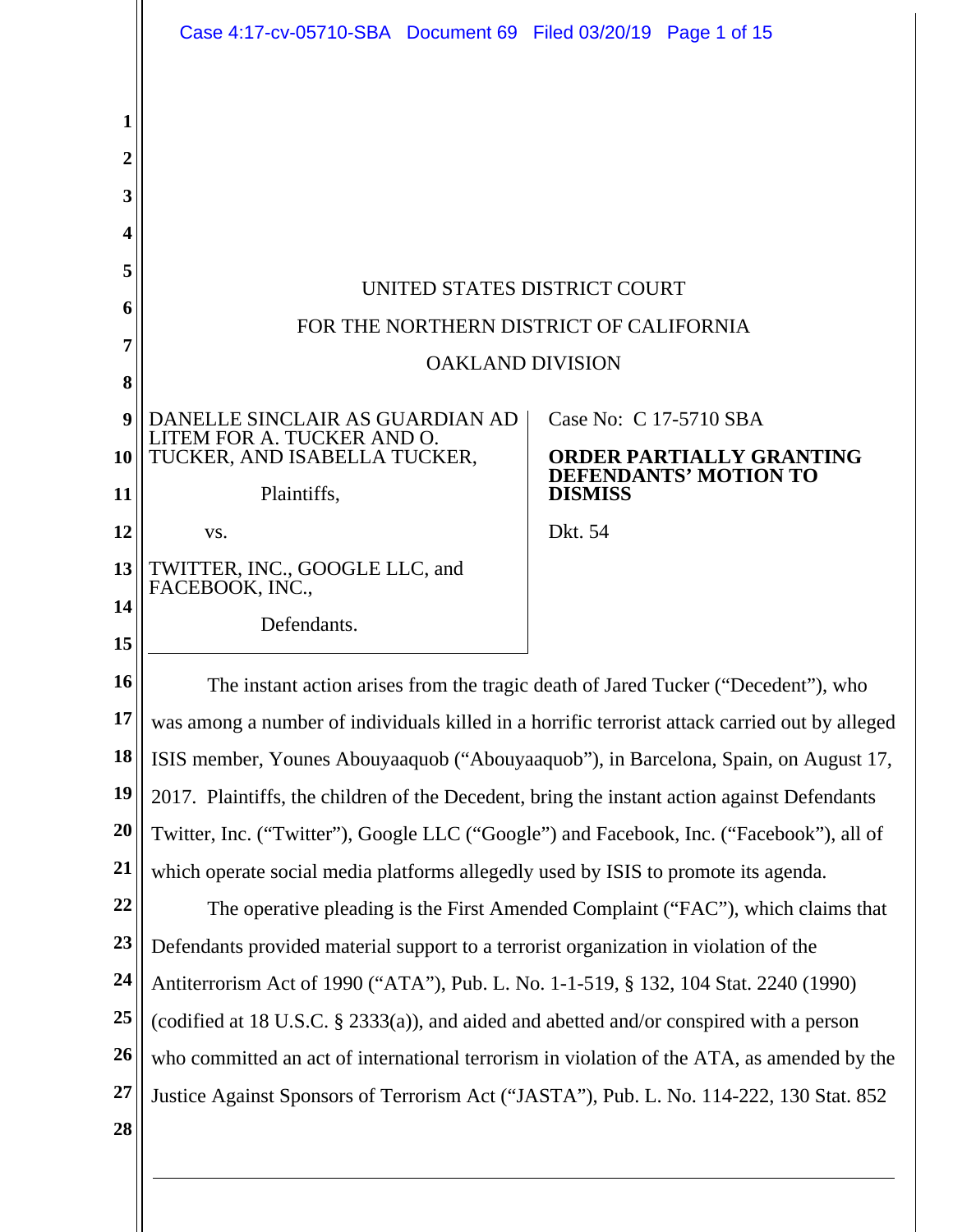**1 2**  (2016) (codified as 18 U.S.C. § 2333(d)). The pleadings further allege state law claims for negligent infliction of emotional distress ("NIED") and wrongful death.

**3 4 5 6 7 8 9 10**  The parties are presently before the Court on Defendants' Motion to Dismiss First Amended Complaint Pursuant to Fed. R. Civ. P. 12(b)(6). Dkt. 54. Having read and considered the papers filed in connection with this matter and being fully informed, the Court hereby GRANTS the motion to dismiss as to Plaintiffs' federal claims, which are dismissed without leave to amend. The Court declines to assert supplemental jurisdiction over Plaintiffs' state law causes of action, which are dismissed without prejudice. The Court, in its discretion, finds this matter suitable for resolution without oral argument. See Fed. R. Civ. P. 78(b); N.D. Cal. Civ. L.R. 7-1(b).

- **11**
- **12**

# **I. BACKGROUND**

# **A. FACTUAL SUMMARY<sup>1</sup>**

**13 14 15 16 17 18 19 20 21 22**  On August 17, 2017, ISIS, a known terrorist organization, carried out numerous terrorist attacks across Spain, including one in Barcelona (the "Barcelona Attack"). FAC ¶ 347, Dkt. 50. The attack occurred at a popular tourist destination called La Rambla, which is a main thoroughfare in Barcelona. Id. ¶ 399-401. La Rambla is a two-way boulevard with a large pedestrian promenade located in the center of the roadway. Id. ¶ 400. There are a number of markets, bars, and restaurants on the promenade. Id. At around 5:20 p.m. on August 17, 2017, Abouyaaqoub drove a large three-ton van down the pedestrian lane of La Rambla, increasing his speed and steering the vehicle in the dense crowd of people. Id. ¶ 399. Reaching speeds of up to 50 miles per hour, Abouyaaqoub maneuvered the van through the promenade, driving in zig-zag pattern to

**23**  severely or fatally injure as many people as possible. Id.  $\parallel$  402. In the space of 18 seconds,

**24**  Abouyaaqoub killed 13 people, including the Decedent, and injured more than 100 others.

**25 26**  Id. ¶ 404. After crashing the van into a newspaper kiosk, Abouyaaqoub exited the van and escaped into the crowd. Id. ¶ 405. He later commandeered a car, stabbed the driver to

**<sup>28</sup>**  1 The following facts are taken from the FAC, which, for purposes of the instant motion, are taken as true.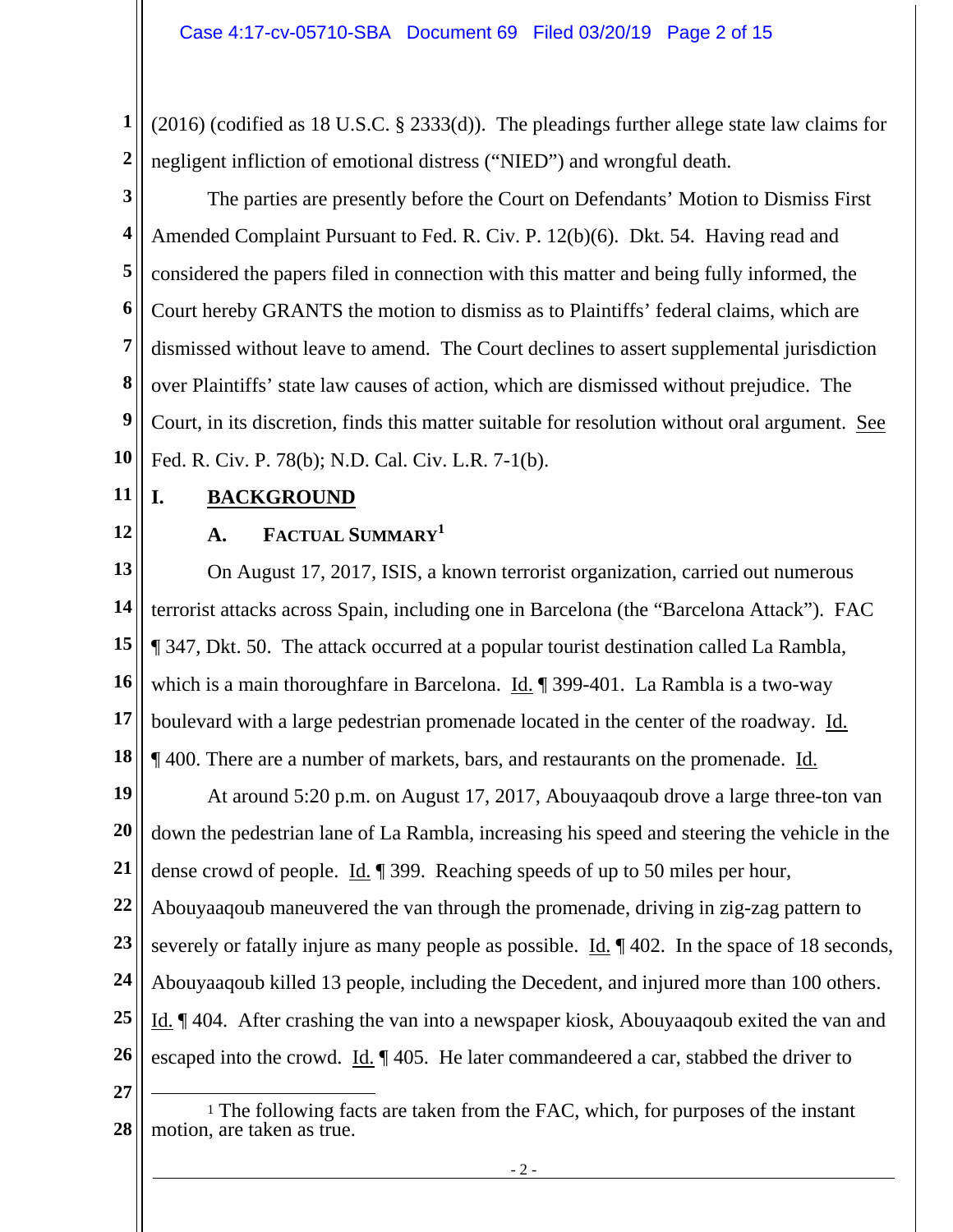**1 2 3**  death, and escaped. Id. ¶ 406. ISIS subsequently claimed responsibility for the attack, describing Abouyaaqoub and other "executors" of the attacks as "soldiers of the Islamic state." Id. ¶¶ 407-411.

**4 5 6 7 8 9 10 11 12 13 14 15**  According to Plaintiffs, Defendants are responsible for the Barcelona Attack by virtue of allowing ISIS to utilize their respective social media platforms to recruit, fund and encourage terrorist attacks. Id. ¶ 68, 152. For example, ISIS has launched campaigns on Twitter to raise funds to purchase weapons and ammunition. Id. ¶¶ 176, 178, 229. Similarly, ISIS has utilized YouTube (which is owned by Google) to generate support for its cause, to publicize its violent activities, to spread its propaganda, and as a means of instilling fear and terror in the public. Id. ¶¶ 23, 183, 190, 285, 309. Among other things, ISIS has used YouTube to disseminate videos and images of mass beheadings, burning captives alive and other barbaric activities. Id. ¶¶ 23. The pleadings do not allege that ISIS used social media to direct the Barcelona Attack. However, Plaintiffs claim that "Abouyaaqoub was radicalized by ISIS's use of social media" and thereafter carried out the attack. Id. ¶ 516.

**16** 

#### **B. PROCEDURAL HISTORY**

**17 18 19 20 21 22 23 24 25**  Plaintiffs filed the instant action against Defendants on October 4, 2017. On December 12, 2017, the Court, upon stipulation of the parties, stayed the action pending the Ninth Circuit's resolution of Fields v. Twitter, Inc., 9th Cir. No. 16-17165. One of the issues in that appeal was the requisite showing of causation to sustain a claim under the ATA. Dkt. 33, 34. Fields held that a primary liability claim under the ATA requires a showing of a direct relationship between the defendant's conduct and the plaintiff's injury. 881 F.3d 739, 744 (9th Cir. 2018).2 On March 20, 2018, the Ninth Circuit issued its mandate in Fields and the Court thereafter vacated the stay of the instant proceedings. Dkt. 33, 35.

**<sup>27</sup>  28**  2 As will be discussed in more detail below, the ATA provides for primary or direct liability claims as well as secondary or indirect liability claims for providing substantial assistance and conspiracy.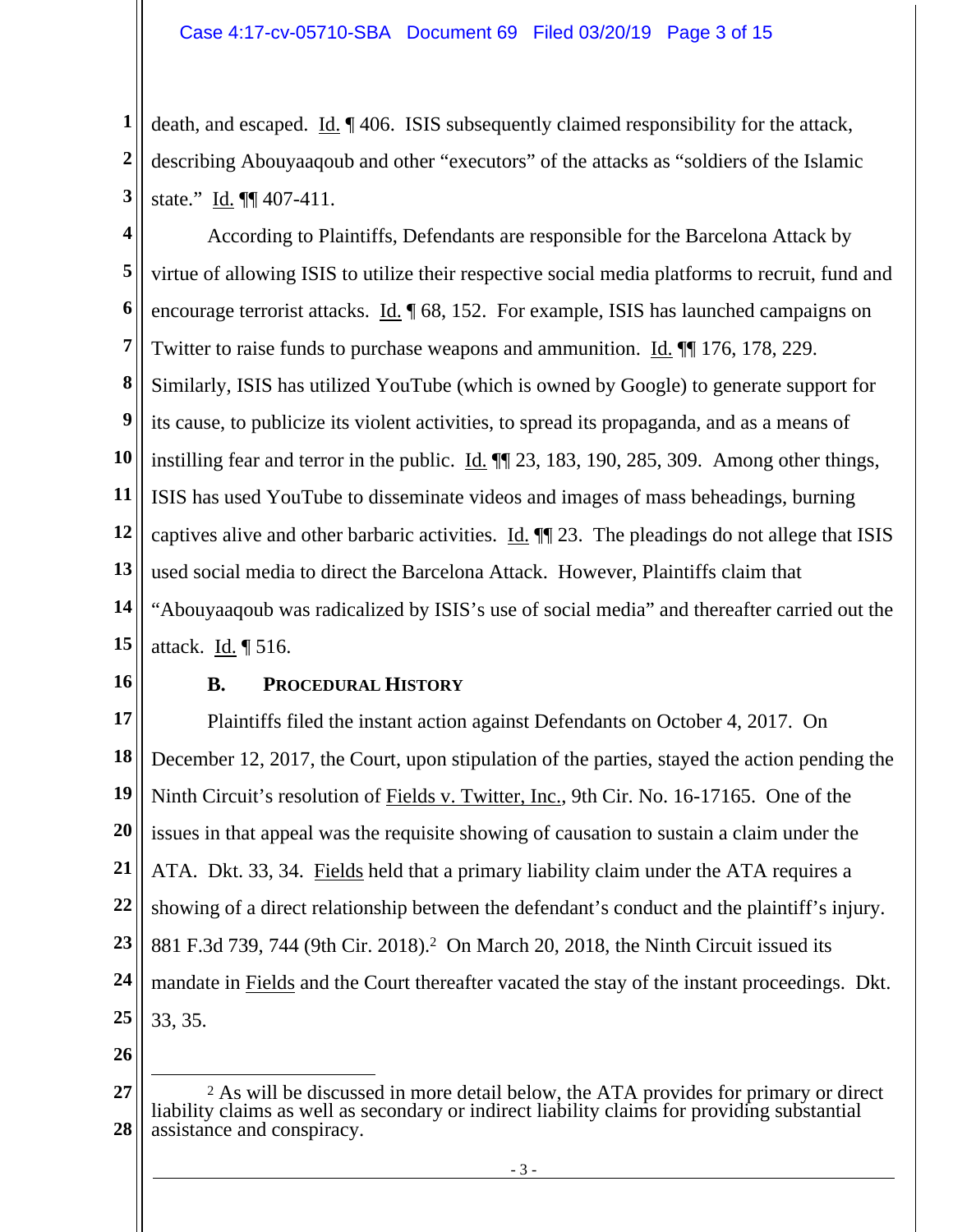**1 2 3 4 5 6 7 8 9 10 11**  On June 25, 2018, Plaintiffs filed a FAC, which alleges six federal claims and two supplemental state law causes of action, as follows: (1) aiding and abetting liability under the ATA, 18 U.S.C.  $\S$  2333(a), (d); (2) conspiracy under the ATA, id.; (3) provision of material support to terrorists, id. §§ 2339A, 2333(a); (4) provision of material support and resources to a designated foreign terrorist organization in violation of the ATA, id. §§ 2339B(a)(1), 2333(a); (5) NIED; (6) concealment of material support and resources to a designated foreign terrorist organization in violation of 18 U.S.C. §§ 2339C(c), 2333(a); (7) provision of funds, goods and services to or for the benefit of specially designated global terrorists in violation of the International Emergency Economic Powers Act ("IEEPA"), 50 U.S.C. §§ 1701-1707, 31 C.F.R. Part 594, Executive Order 13224 and 18 U.S.C. 2333(a); and (8) wrongful death. FAC ¶¶ 523-569.

**12 13 14 15 16 17 18 19 20**  Defendants have now filed a motion to dismiss, pursuant to Rule 12(b)(6). In their motion, Defendants argue, inter alia, that Plaintiffs' ATA primary liability claims under section 2333(a) (Counts III, IV, VI and VII of the FAC) are infirm due to the lack of facts establishing proximate causation. As to the secondary liability claims for aiding and abetting (Count I) and conspiracy (Count II) under section 2333(d), Defendants argue that the pleadings fail to show the requisite assistance or agreement, respectively, to state a claim. Finally, Defendants assert that because Plaintiffs' primary liability claims fail, so too must Plaintiffs' state law causes of action for wrongful death and NIED. The motion has been fully briefed and is ripe for adjudication.

**21** 

# **II. LEGAL STANDARD**

**22 23 24 25 26 27 28**  Rule 12(b)(6) "tests the legal sufficiency of a claim." Navarro v. Block, 250 F.3d 729, 732 (9th Cir. 2001). "Dismissal under Rule 12(b)(6) is proper when the complaint either (1) lacks a cognizable legal theory or (2) fails to allege sufficient facts to support a cognizable legal theory." Somers v. Apple, Inc., 729 F.3d 953, 959 (9th Cir. 2013). "To survive a motion to dismiss, a complaint must contain sufficient factual matter, accepted as true, to 'state a claim to relief that is plausible on its face.'" Ashcroft v. Iqbal, 556 U.S. 662, 678 (2009) (quoting Bell Atl. Corp. v. Twombly, 550 U.S. 544, 570 (2007)). The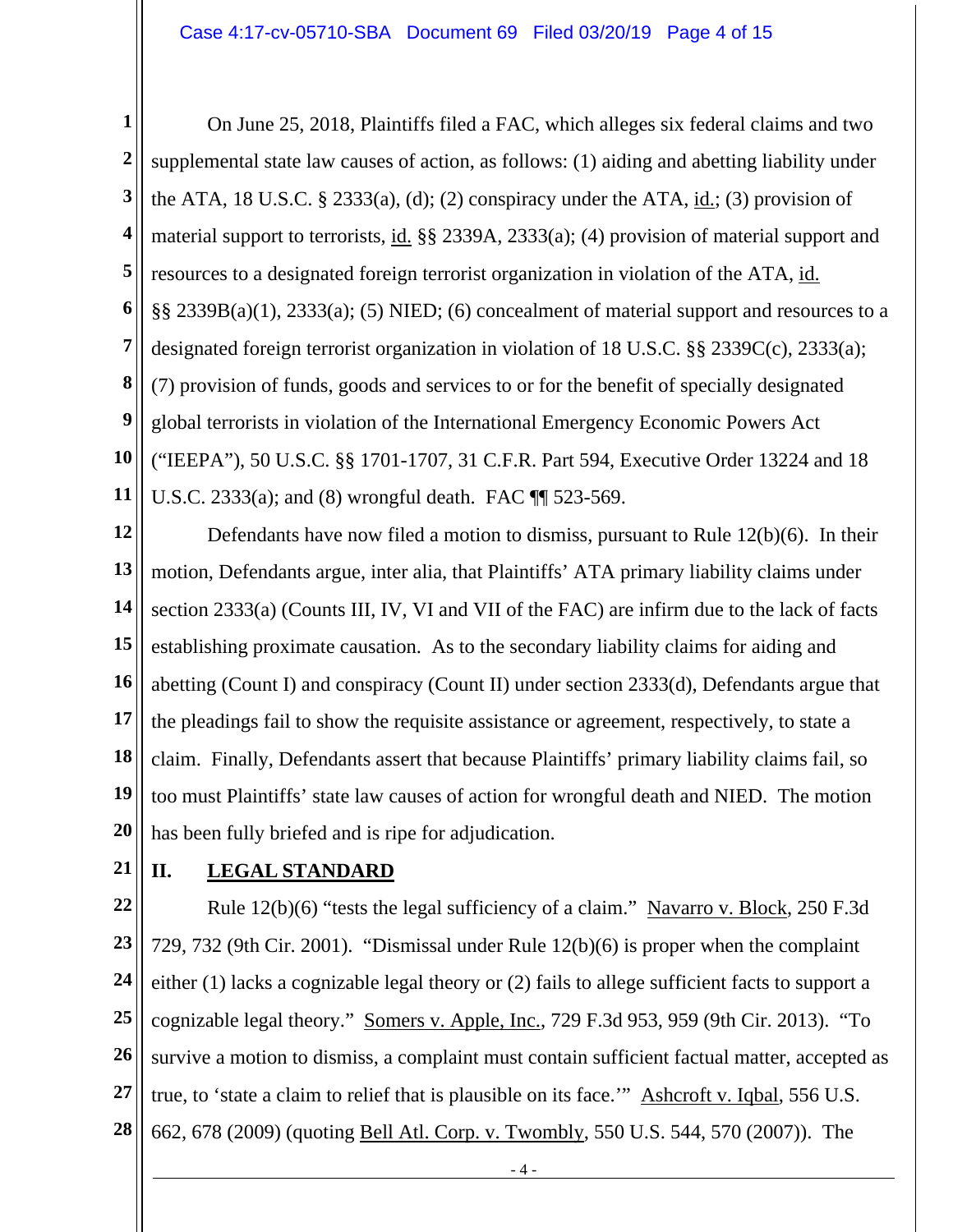**1 2 3 4 5**  court is to "accept all factual allegations in the complaint as true and construe the pleadings in the light most favorable to the nonmoving party." Outdoor Media Group, Inc. v. City of Beaumont, 506 F.3d 895, 899-900 (9th Cir. 2007). Where a complaint or claim is dismissed, leave to amend generally is granted, unless further amendment would be futile. Cervantes v. Countrywide Home Loans, Inc., 656 F.3d 1034, 1041 (9th Cir. 2011).

#### **6 III. DISCUSSION**

**7** 

## **A. ATA CLAIMS**

**8 9 10 11 12 13 14 15 16 17 18 19**  Enacted in 1992, the ATA imposes criminal liability for: providing material support to terrorists, 18 U.S.C. § 2339A; providing material support or resources to designated foreign terrorist organizations, id. § 2339B; and concealing material support or resources to designated foreign terrorist organizations, id. § 2339C. A violation of any of these criminal provisions "can provide the basis for a [civil] cause of action under [18 U.S.C.] § 2333(a)." Fields, 881 F.3d at 743. Section 2333(a) states that "[a]ny national of the United States injured in his or her person ... by reason of an act of international terrorism, or his or her estate, survivors, or heirs, may sue therefor in any appropriate district court of the United States and shall recover threefold ... damages." 18 U.S.C. § 2333(a). This provision creates what is commonly referred to as a primary or direct liability claim. Taamneh v. Twitter, Inc., 343 F. Supp. 3d 904, 910 (N.D. Cal. 2018) (citing Rothstein v. UBS AG, 708 F.3d 82, 97 (2d Cir. 2013)).

**20** 

#### **1. Primary Liability**

**21 22 23 24 25 26 27**  To state a claim for primary liability under the ATA, a plaintiff must allege facts that plausibly demonstrate that the injury at issue was "*by reason of* an act of international terrorism…." 18 U.S.C. § 2333(a) (emphasis added). Here, Defendants argue that Plaintiffs' primary liability claims under the ATA must be dismissed for failure to sufficiently allege proximate causation consistent with Fields' direct relationship standard. Alternatively, they assert that Plaintiffs have not plausibly alleged that Defendants committed an "act of international terrorism" for purposes of demonstrating a violation of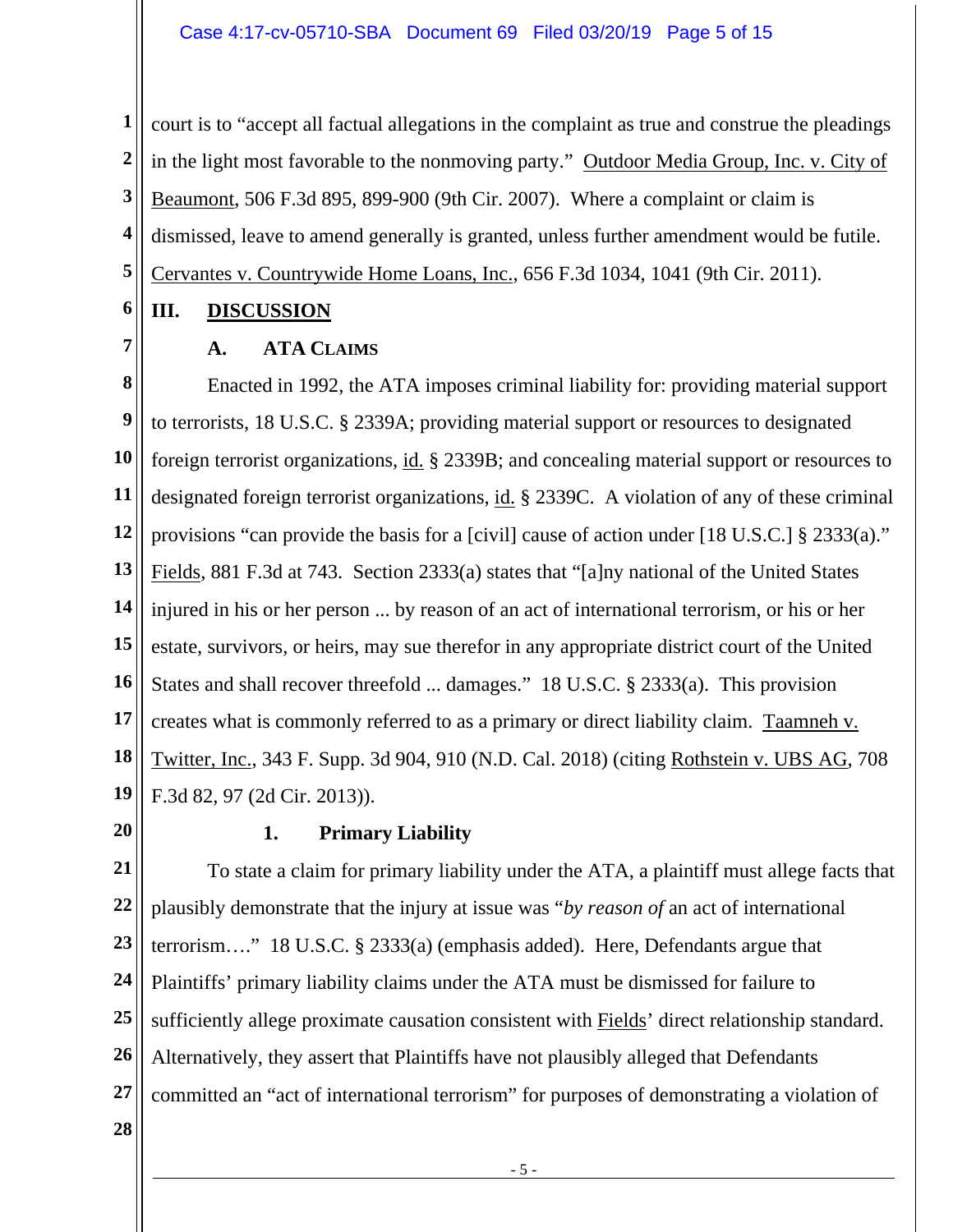**1 2**  the aforementioned criminal provisions of the ATA. The Court need only address the first argument, which is dispositive.

**3** 

**4 5 6 7 8 9 10 11**  In Fields, an ISIS-affiliated terrorist, Anwar Abu Zaid ("Abu Zaid"), shot and killed two contractors, who were working at a police training facility in Jordan. The decedents' survivors sued Twitter under the ATA for providing material support to ISIS, which had claimed responsibility for the attack. In particular, they claimed that Twitter's directmessaging feature allowed ISIS to: communicate with potential recruits; raise funds; facilitate its operations; post instructional and promotional videos; and spread propaganda and fear. Twitter moved to dismiss the action based on the plaintiffs' failure to adequately plead that they were injured "by reason of" Twitter's conduct. The district court granted the motion to dismiss, and the plaintiffs appealed.

**12 13 14 15 16 17 18 19 20 21 22 23 24 25 26**  On appeal, the Ninth Circuit addressed the contours of the phrase "by reason of an act of international terrorism," as used in section 2333(a). The plaintiffs argued that proximate causation under the ATA is established when a defendant's conduct is a "substantial factor in the sequence of responsible causation, and the injury at issue was reasonably foreseeable or anticipated as a natural consequence." Id. at 744. The court rejected the plaintiffs' argument. Citing Supreme Court authority interpreting the same "by reason of" causation language used in the Racketeer Influenced and Corrupt Organizations Act and antitrust statutes, the Ninth Circuit agreed with Twitter that the ATA imposes a "higher" showing of causation. Id. More specifically, "a plaintiff must show at least some *direct relationship* between the injuries that he or she suffered and the defendant's acts." Id. In other words, the plaintiffs had to "articulate a connection between Twitter's [conduct] … and [the plaintiffs'] injuries." Id. at 750. The panel concluded that the plaintiffs' primary liability claims were properly dismissed because the pleadings contained "no facts indicating that *Abu Zaid's attack* was in any way impacted, helped by, or the result of ISIS's presence on the social network." Id. (emphasis added).

**27 28**  Here, as in Fields, Plaintiffs fail to allege facts demonstrating a "direct relationship" between Defendants' conduct and Abouyaaqoub's terrorist attack in Barcelona. The gist of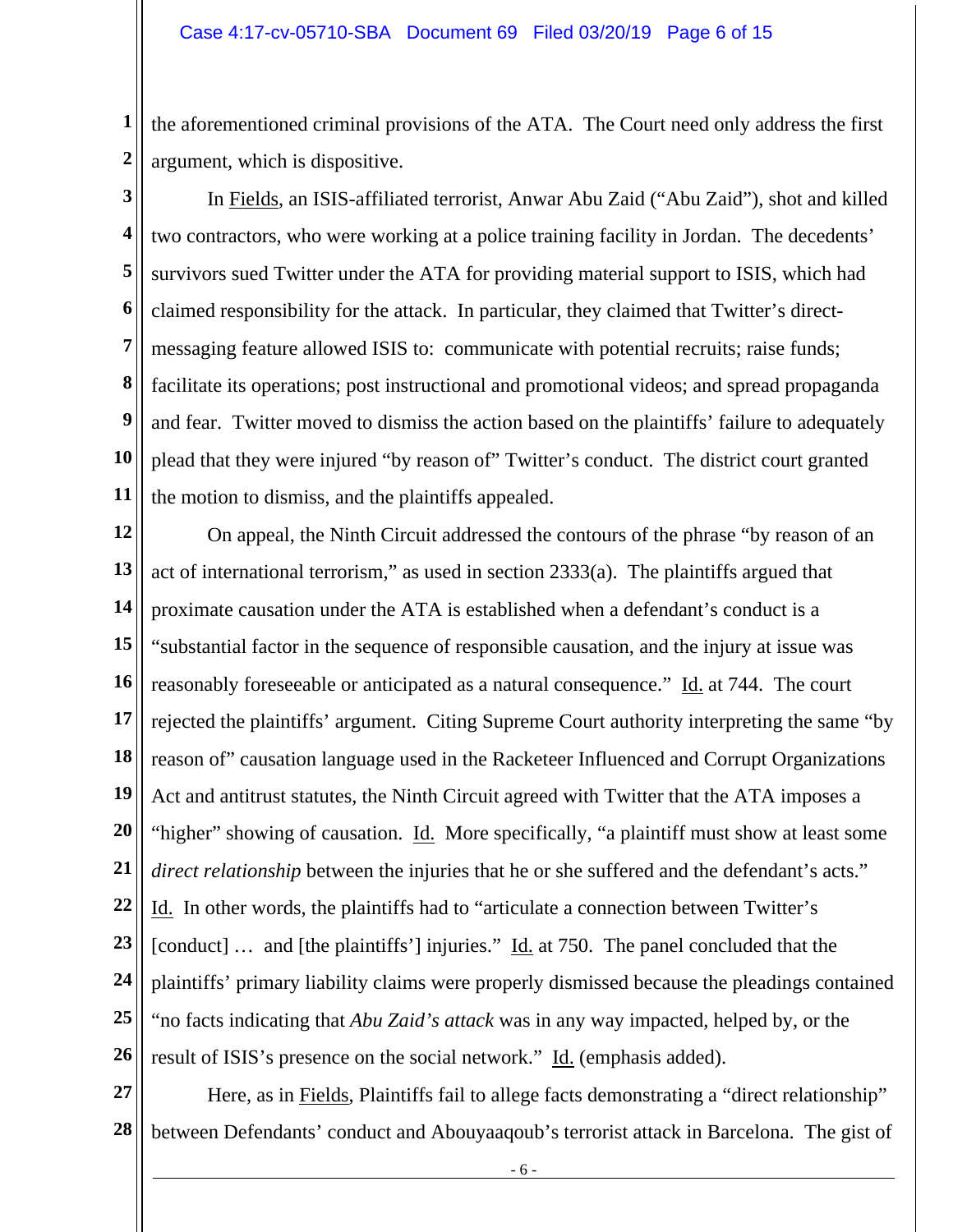**1 2 3 4 5 6 7 8 9 10 11 12 13 14 15**  Plaintiffs' direct liability claims is that Defendants operated social media platforms that ISIS used to recruit members, raise funds, spread propaganda and promote terror attacks throughout the world. Plaintiffs further claim that ISIS's use of social media led Abouyaaqoub to become "radicalized" and thereafter carried out the Barcelona Attack. The lengthy pleadings, however, are devoid of any facts demonstrating a direct relationship between Defendants' conduct (i.e., hosting ISIS's content) and the attack that killed the Decedent. Plaintiffs' allegations are essentially indistinguishable from those rejected by Fields. See 881 F.3d at 750; accord Clayborn v. Twitter, Inc., No. 17-CV-06894-LB, 2018 WL 6839754, at \*7-\*8 (N.D. Cal. Dec. 31, 2018) (finding that ISIS' reliance on Twitter to disseminate propaganda, recruit members, connect its members, raise funds, plan and carry out attacks, publicize its exploits, and strike fear in others was insufficient to demonstrate proximate causation under Fields); Gonzalez v. Google, 335 F. Supp. 3d 1156, 1178 (N.D. Cal. 2018) (allegations that Google permitted ISIS and its supporters to use the YouTube platform to disseminate terrorist messages "do not support a finding of proximate causation under the Fields standard.").

**16 17 18 19 20 21 22 23 24 25**  Plaintiffs argue that their claim is distinguishable from those at issue in Fields because they aver that "Abouyaaqoub was radicalized by ISIS's use of social media." See FAC ¶ 516; Opp'n at 12. That allegation is entirely conclusory, however. No facts are alleged that ISIS used any particular social media platform—including those operated by Defendants—to direct its members or others to carry out the Barcelona Attack. Nor are any facts alleged that Abouyaaqoub, in fact, personally viewed any of ISIS's materials on-line, let alone that he did so using Defendants' social media platforms. Although ISIS claimed responsibility for the attack after it occurred, courts have rejected the notion that a postattack claim of responsibility is sufficient to satisfy the direct relationship standard of proximate causation. E.g., Clayborn, 2018 WL 6839754, at \*7 (citing cases).

**26 27 28**  Even if Abouyaaqoub had observed ISIS propaganda on YouTube, Facebook and/or Twitter, *and*, in turn, became inspired to carry out the Barcelona Attack, the nexus between Defendants' conduct and Abouyaaqoub's actions is too attenuated to satisfy the "direct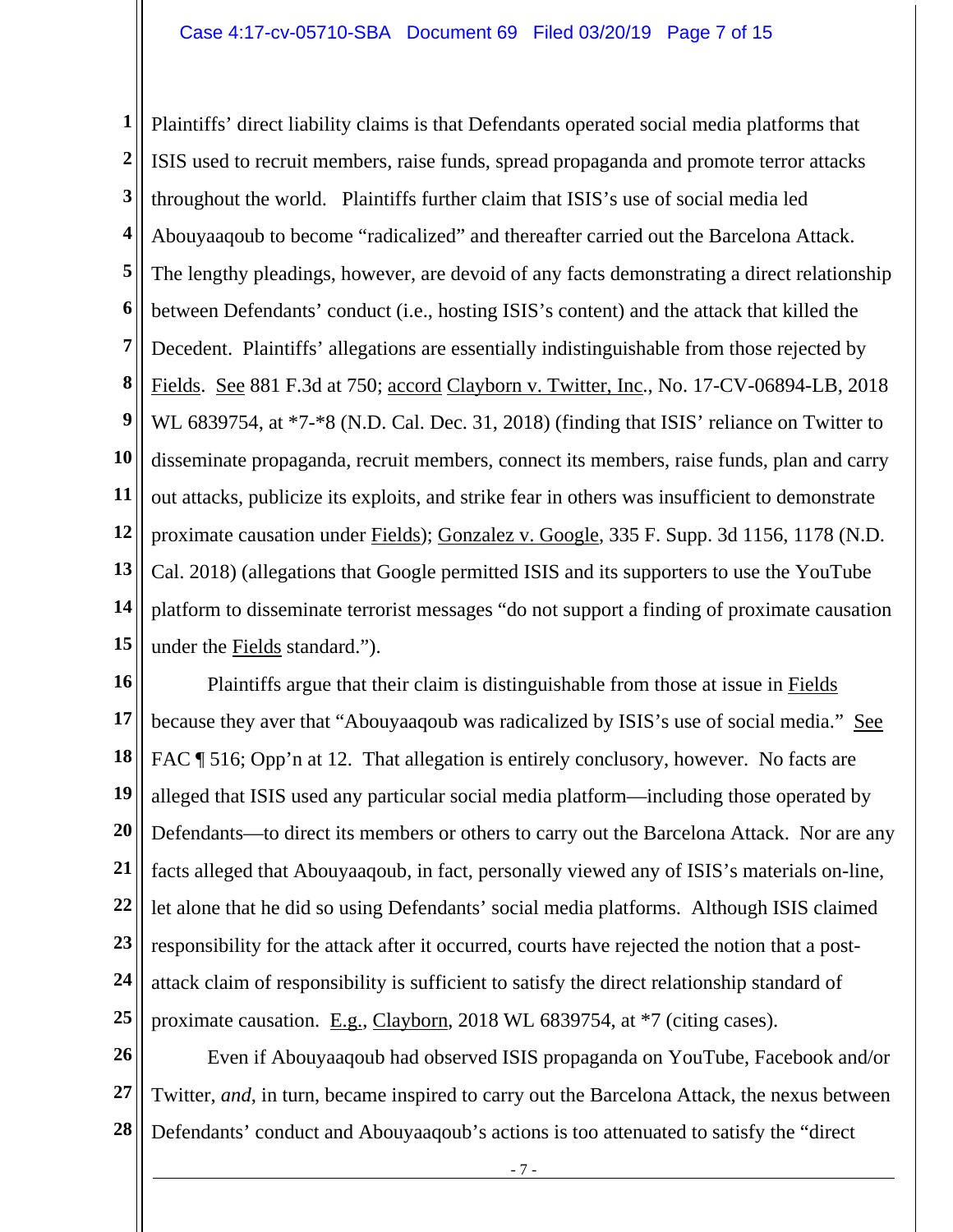**1 2 3 4 5 6 7**  relationship" standard established in Fields.3 881 F.3d at 749 ("Communication services and equipment are highly interconnected with modern economic and social life, such that the provision of these services and equipment to terrorists could be expected to cause ripples of harm to flow far beyond the defendant's misconduct. Nothing in § 2333 indicates that Congress intended to provide a remedy to every person reached by these ripples; instead, Congress intentionally used the 'by reason of' language to limit recovery.").

**8 9 10 11 12 13 14 15 16 17 18 19 20 21 22 23 24 25 26**  In sum, the Court finds that Plaintiffs' fact-barren assertion that Abouyaaqoub's radicalization through unspecified social media platforms led to the Barcelona Attack is too conclusory to state a claim for direct liability under the ATA. E.g., Copeland v. Twitter, Inc., 352 F. Supp. 3d 965, 974 (N.D. Cal. 2018) ("The general allegations that Bouhlel was 'radicalized' because of the ISIS content on defendants' sites are no different from the allegations made and rejected by the Ninth Circuit in Fields…."); Taamneh, 343 F. Supp. 3d at 914 (finding claim that an ISIS-affiliated operative was "radicalized by ISIS's use of social media" too conclusory to demonstrate proximate causation under Fields and dismissing ATA direct liability claims with prejudice); Pennie v. Twitter, Inc., 281 F. Supp. 3d 874, 877 (N.D. Cal. 2017) (pre-Fields decision finding allegations that a mass shooter was radicalized after viewing postings by Hamas on the internet and social media sites were conclusory and failed to demonstrate proximate causation under the ATA under the more <sup>3</sup> Plaintiffs also contend that Fields was wrongly decided. Opp'n at 11. Fields,

**27 28**  however, is binding on this Court.  $\overline{Hart v}$ . Massanari, 266 F.3d 1155, 1175 (9th Cir. 2001) ("A district court bound by circuit authority ... has no choice but to follow it, even if convinced that such authority was wrongly decided.").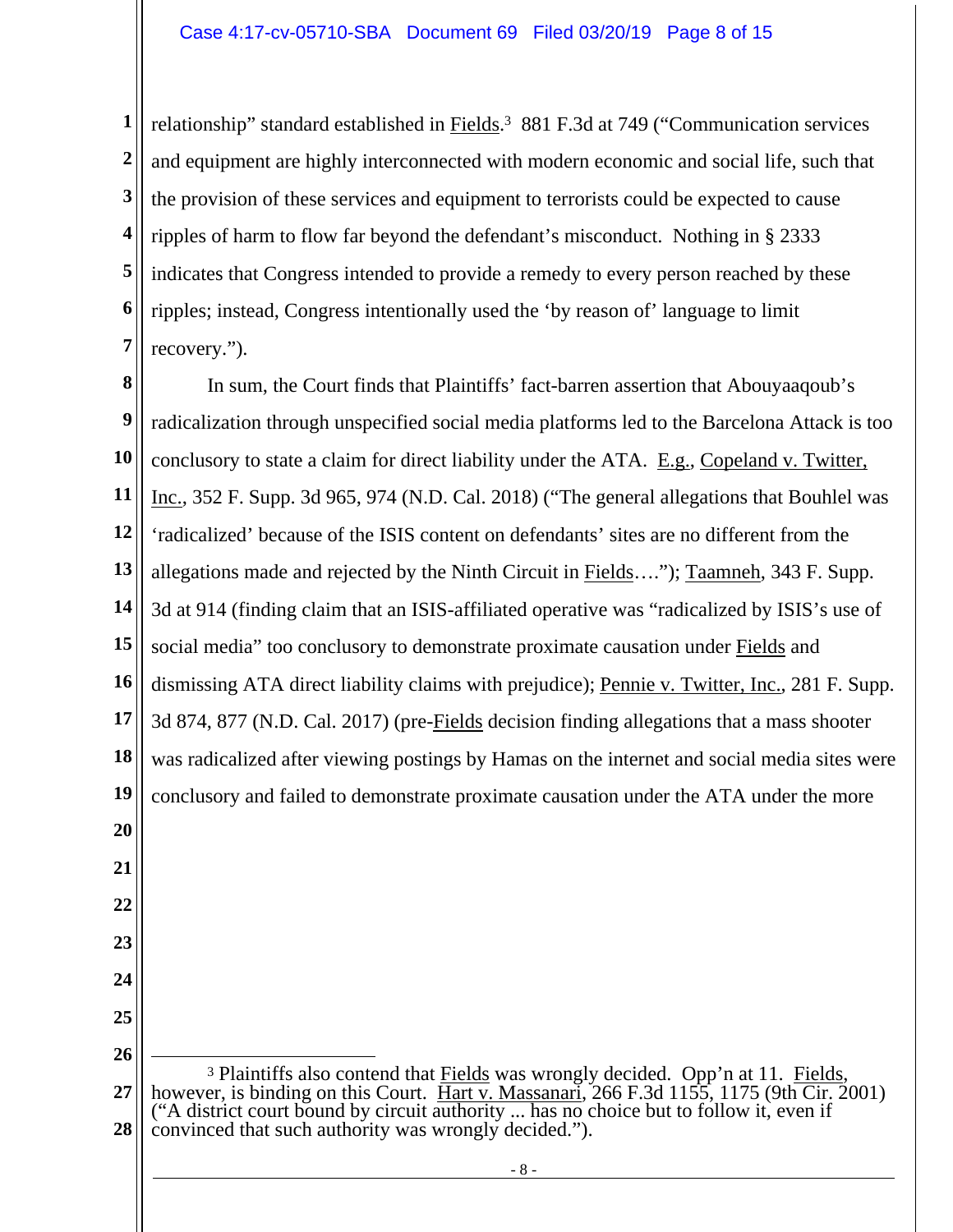| 1                | lenient "substantial factor" test). <sup>4</sup> The Court therefore grants Defendants' motion to                                                                                                                                                            |  |  |
|------------------|--------------------------------------------------------------------------------------------------------------------------------------------------------------------------------------------------------------------------------------------------------------|--|--|
| $\boldsymbol{2}$ | dismiss Plaintiffs' primary liability claims (Counts III, IV, VI and VII) under the ATA.                                                                                                                                                                     |  |  |
| 3                | <b>Secondary Liability</b><br>2.                                                                                                                                                                                                                             |  |  |
| 4                | As originally enacted, the ATA only provided for primary liability claims. In                                                                                                                                                                                |  |  |
| 5                | September 2016, however, Congress enacted the JASTA, which expanded the ATA by                                                                                                                                                                               |  |  |
| 6                | creating secondary liability for aiding and abetting or conspiring with a person engaging in                                                                                                                                                                 |  |  |
| 7                | a terrorist act. Section 2333(d), as amended by JASTA, states as follows:                                                                                                                                                                                    |  |  |
| 8                | $(2)$ <b>Liability</b> .—In an action under subsection (a) [of section                                                                                                                                                                                       |  |  |
| 9                | 2333] for an injury arising from an act of international<br><i>terrorism</i> committed, planned, or authorized by an organization                                                                                                                            |  |  |
| 10               | that had been designated as a foreign terrorist organization ,<br>liability may be asserted as to any person who <i>aids and abets</i> ,                                                                                                                     |  |  |
| 11               | by knowingly providing substantial assistance, or who<br>conspires with the person who committed such an act of                                                                                                                                              |  |  |
| 12               | international terrorism.                                                                                                                                                                                                                                     |  |  |
| 13               | 18 U.S.C. § 2333(d)(2) (emphasis added). Plaintiffs allege both "aiding and abetting" and                                                                                                                                                                    |  |  |
| 14               | "conspiracy" claims, pursuant to section $2333(d)(2)$ .                                                                                                                                                                                                      |  |  |
|                  |                                                                                                                                                                                                                                                              |  |  |
| 15               | <b>Aiding and Abetting</b><br>$\boldsymbol{a}$                                                                                                                                                                                                               |  |  |
| 16               | In enacting JASTA, Congress identified Halberstam v. Welch, 705 F.2d 472 (D.C.                                                                                                                                                                               |  |  |
| 17               | Cir. 1983), as providing "the proper legal framework" to analyze aiding and abetting                                                                                                                                                                         |  |  |
| 18               | liability. Owens v. BNP Paribas, S.A., 897 F.3d 266, 277 (D.C. Cir. 2018). In Halberstam,                                                                                                                                                                    |  |  |
| 19               | the D.C. Circuit stated that: "Aiding-abetting includes the following elements: (1) the party                                                                                                                                                                |  |  |
| 20               | whom the defendant aids must perform a wrongful act that causes an injury; (2) the                                                                                                                                                                           |  |  |
| 21               | defendant must be generally aware of his role as part of an overall illegal or tortious activity                                                                                                                                                             |  |  |
| 22               | at the time that he provides the assistance; (3) the defendant must knowingly and                                                                                                                                                                            |  |  |
| 23               |                                                                                                                                                                                                                                                              |  |  |
| 24               | <sup>4</sup> In the alternative, Defendants argue that they are immune from liability under the<br>Communications Decency Act ("CDA"), 47 U.S.C. § 230(c)(1), which immunizes                                                                                |  |  |
| 25               | "Interactive Service Providers" for claims based on third-party content. Mot. at 15-19.<br>Although the district court in Fields ruled that the CDA shielded Twitter from liability, the                                                                     |  |  |
| 26               | Ninth Circuit declined to reach the issue, finding the proximate causation issue dispositive.<br>881 F.3d at 750. In view of the rulings on Plaintiffs' ATA primary liability claims, the                                                                    |  |  |
| 27               | Court likewise declines to reach Defendants' alternative argument. See Cain v. Twitter                                                                                                                                                                       |  |  |
| 28               | <u>Inc.</u> , No. 17-CV-02506-JD, 2018 WL 4657275, at $*3$ (N.D. Cal. Sept. 24, 2018) ("Because<br>plaintiffs fail to state a claim under the ATA, the Court need not reach Twitter's arguments<br>under the Communications Decency Act, 47 U.S.C. § 230."). |  |  |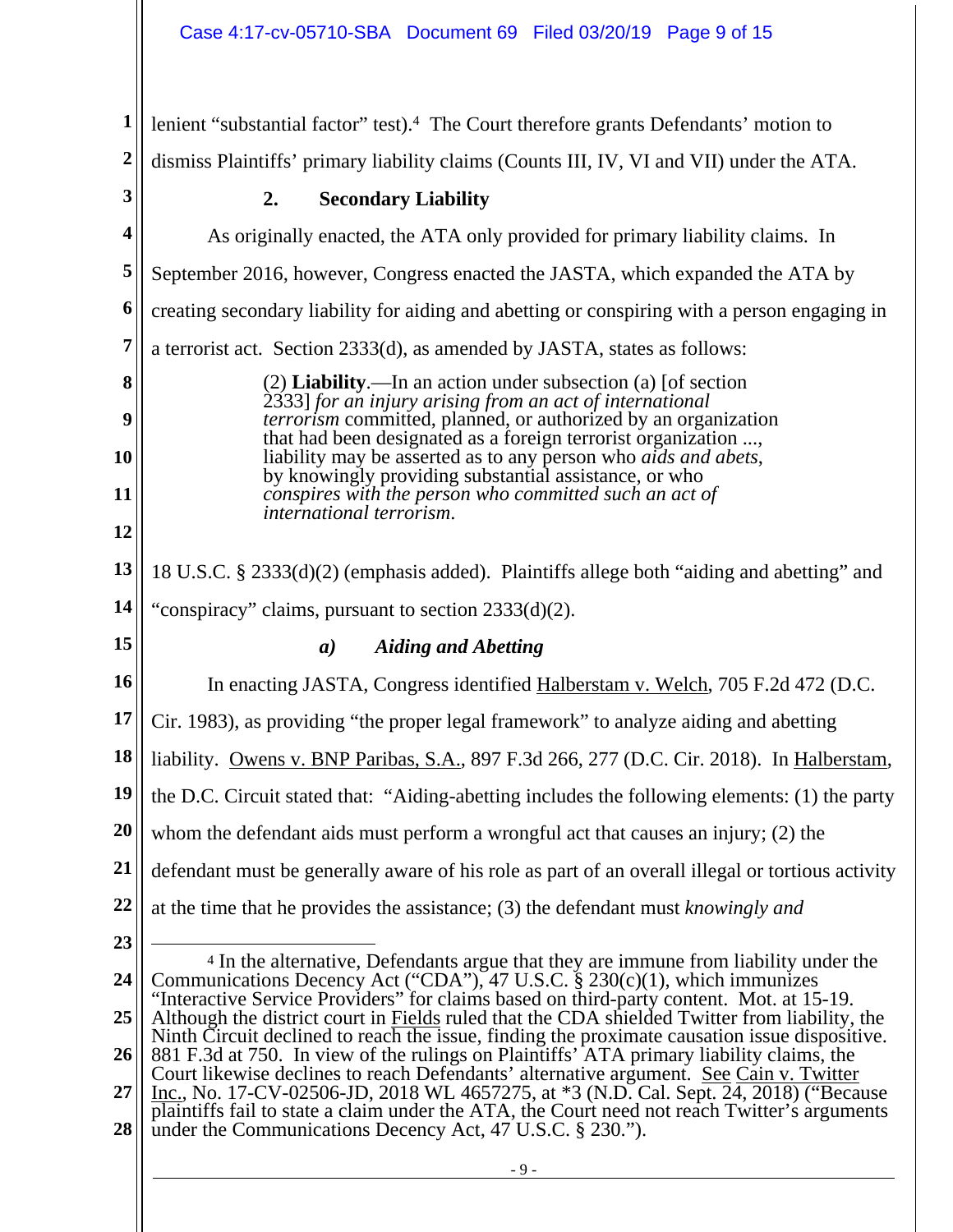**1 2 3 4 5 6 7**  *substantially assist* the principal violation." 705 F.2d at 477 (emphasis added). Halberstam suggested six factors bearing on "'how much encouragement or assistance is substantial enough' to satisfy the third element: (1) the nature of the act encouraged, (2) the amount of assistance given by defendant, (3) defendant's presence or absence at the time of the tort, (4) defendant's relation to the principal, (5) defendant's state of mind, and (6) the period of defendant's assistance." Linde v. Arab Bank, PLC, 882 F.3d 314, 329 (2d Cir. 2018) (citing Halberstam, 705 F.2d at 483-84).

**8 9 10 11 12 13 14 15 16 17 18**  Focusing on the third element of the Halberstam test for aiding and abetting, Defendants persuasively argue that the FAC does not allege any allegations showing that they provided any encouragement or assistance to Abouyaaqoub, "the person who committed" the Barcelona Attack, see 18 U.S.C. § 2333(d). Although the pleadings describe the attack and aftermath in detail, absent are any facts that Defendants provided him with any type of assistance in planning or carrying out the attack or were present at the incident or had any relationship with Abouyaaqoub. See Halberstam, 705 F.2d at 483-84. The lack of such facts is fatal to Plaintiffs' aiding and abetting claim. See, e.g., Crosby, 303 F. Supp. 3d at 573 (stating that plaintiffs "have not alleged any facts that plausibly suggest that any of the defendants [alleged secondary tortfeasors] 'aided or abetted' the person (Mateen) who committed the night club attack").

**19 20 21 22 23 24 25 26 27 28**  Plaintiffs counter that they need only show that Defendants provided substantial assistance to ISIS, and not to Abouyaaqoub specifically. Opp'n at 14-15. As an initial matter, this contention is contrary to the plain language of section 2333(d). Section 2333(d) allows any "national of the United States" to sue for any injury arising from an act of international terrorism committed, planned, or authorized by a designated foreign terrorist organization. 18 U.S.C. § 2333(a), (d)(2). However, liability is imposed only where the defendant has aided and abetted or conspired with "*the person* who committed" the terrorist act. Id. § 2333(d)(2) (emphasis added). Notably, the salient portion of the statute does not state—as Plaintiffs contend—that liability is imposed for merely aiding and abetting or conspiring with a "terrorist organization." See Taamneh, 343 F. Supp. 3d at 916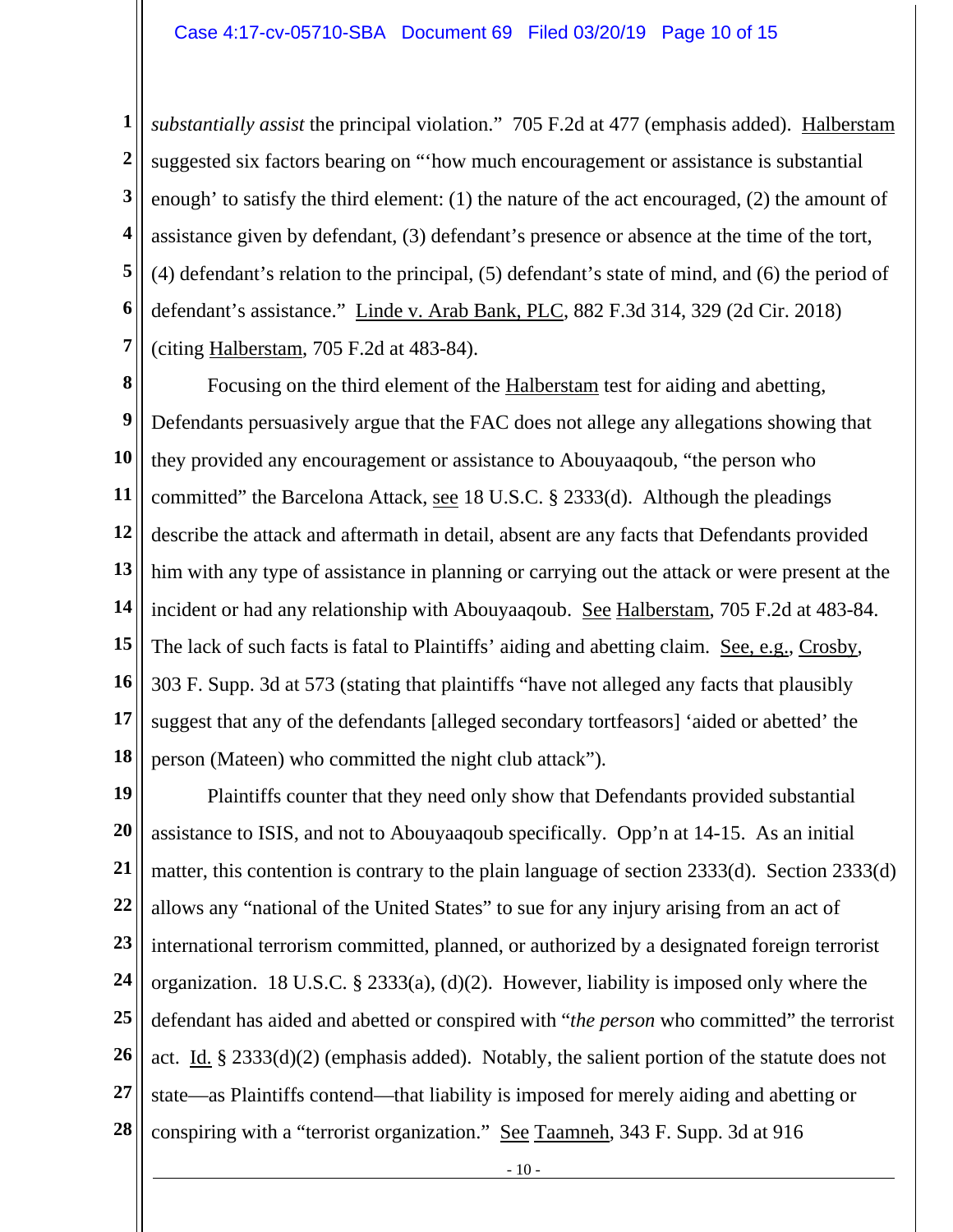**1 2 3 4 5 6 7 8 9**  ("Congress chose to refer to aiding/abetting or conspiring with a person who committed 'an act of international terrorism,' not aiding and abetting or conspiring with a foreign terrorist organization.") (citing Linde, 882 F.3d at 329). Had Congress intended to impose liability for aiding and abetting or conspiring with a terrorist organization, it could have stated as such. Toor v. Lynch, 789 F.3d 1055, 1062 (9th Cir. 2015) ("Where Congress includes particular language in one section of a statute but omits it in another section of the same Act, it is generally presumed that Congress acts intentionally and purposely in the disparate inclusion or exclusion.") (quoting Russello v. United States, 464 U.S. 16, 23 (1983)) (internal quotations omitted).

**10 11 12 13 14 15 16 17 18 19 20 21 22**  Moreover, Linde does not, as Plaintiffs suggest, stand for the proposition that merely supporting a terrorist organization is sufficient to state an aiding and abetting claim. Linde recognizes that the *second* element of the Halberstam test for aiding and abetting requires "the secondary actor to be 'aware' that, by assisting the principal, it is itself assuming a 'role' in terrorist activities." 882 F.3d at 329 (citing Halberstam, 705 F.2d at 477). But the secondary actor's "awareness" is distinct from the third element of the Halberstam test, which focuses on the level of "substantial assistance" provided by the secondary actor in connection with the terrorist attack. Id. at 331. As to the *third* element, the Linde court found that the evidence germane to the six Halberstam factors for evaluating substantial assistance were in dispute and could not be resolved on appeal. Id. at 330-31. Notably, the court did not address the issue of whether substantial assistance to the *terrorist organization*, as opposed to the *person* who committed the attack, would suffice to sustain an aiding and abetting claim under the ATA.

**23** 

**24 25**  In sum, the Court finds that the FAC fails to allege facts sufficient to state a claim for aiding and abetting under section 2333(d)(2). The Court grants Defendants' motion to dismiss Plaintiffs' indirect liability claim for aiding and abetting (Count I).

**26** 

#### **3. Conspiracy**

**27 28**  "The prime distinction between civil conspiracies and aiding-abetting is that a conspiracy involves an agreement to participate in a wrongful activity." Halberstam, 705

- 11 -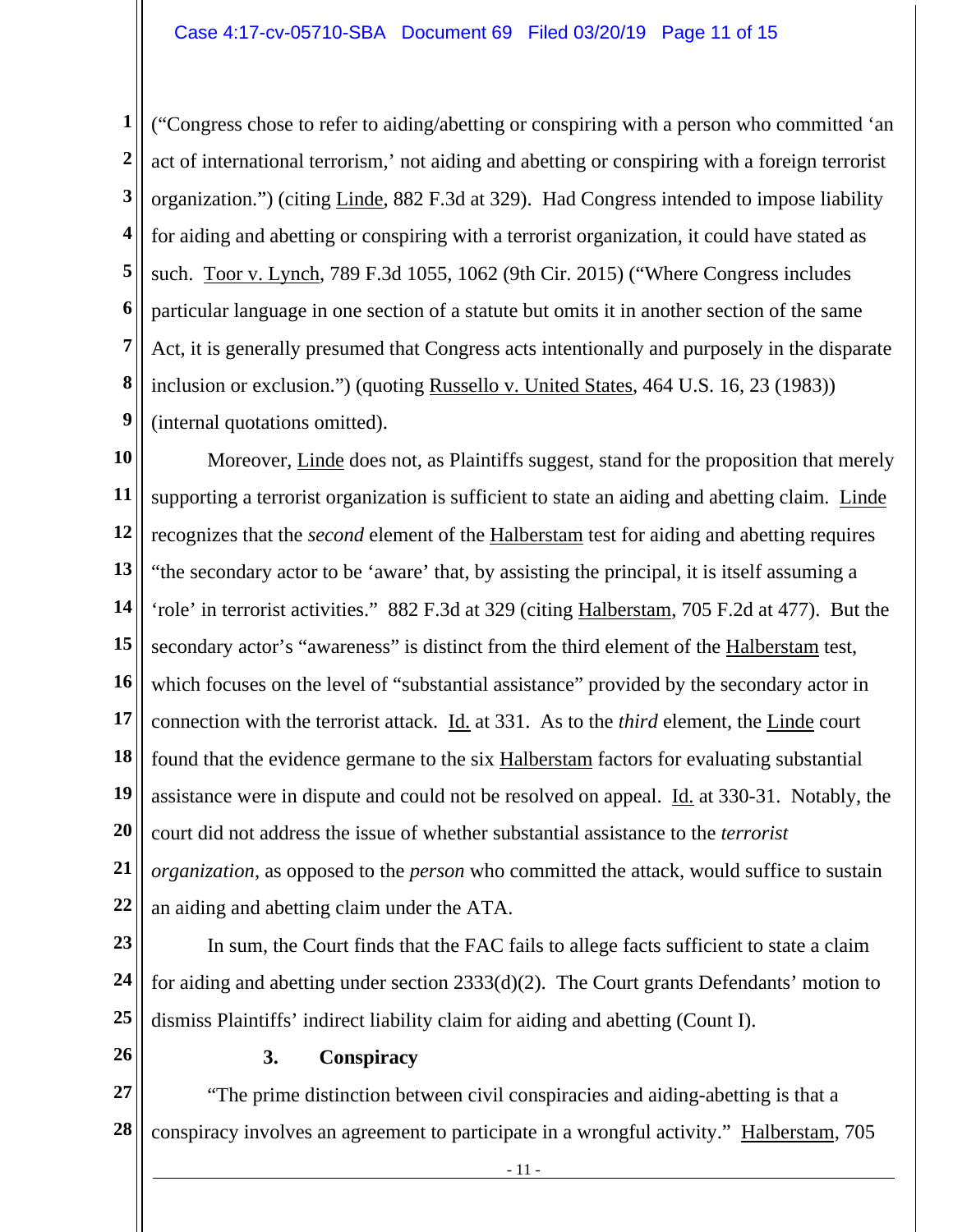**1 2 3 4 5**  F.2d at 478. Defendants move to dismiss Plaintiffs' conspiracy claim on the grounds that no facts are alleged in the FAC to establish the requisite agreement. Plaintiffs do not respond to this argument. As a result, the claim is waived. Jenkins v. Cty. of Riverside, 398 F.3d 1093, 1095 n.4 (9th Cir. 2005). The Court therefore grants Defendants' motion to dismiss Plaintiffs' secondary liability claim for conspiracy (Count II).

**6** 

# **B. IEEPA**

**7 8 9 10 11 12 13**  In Count VII, Plaintiffs allege that Defendants violated the IEEPA, including regulations promulgated thereunder.5 Plaintiffs allege that, in violation of Executive Order 13224, 31 C.F.R. Part 594 and 50 U.S.C. § 1705, "Defendants knowingly and willfully engaged in transactions with, and provided funds, goods, or services to or for the benefit of, Specially Designated Global Terrorists ... including ISIS, its leaders, and members…." FAC ¶ 561. According to Plaintiffs, Defendants provided "services" to ISIS by allowing it to use their respective social media platforms to conduct terrorist operations. Opp'n at 9.

**14 15 16 17 18 19 20 21 22**  The IEEPA is a criminal statute that also allows for the imposition of civil penalties. 50 U.S.C. § 1705. Subsection (a) provides that "[i]t shall be unlawful for a person to violate, attempt to violate, conspire to violate, or cause a violation of any license, order, regulation, or prohibition issued under this chapter." Id. § 1705(a). Under subsection (b), "A civil penalty may be imposed on any person who commits an unlawful act described in subsection (a)." Id. § 1705(b). Finally, subsection (c), "A person who willfully commits, willfully attempts to commit, or willfully conspires to commit, or aids or abets in the commission of, an unlawful act described in subsection (a) shall" be subject to a term of imprisonment and/or fine. Id. § 1705(c).

- **23**
- **24**
- **25**

IEEPA, issued Executive Order 13224, which blocks all property of foreign persons

On September 23, 2001, President George H.W. Bush, acting pursuant to the

**<sup>26</sup>  27 28**  5 Defendants characterize Count VII as a primary liability claim under the ATA, presumably because Plaintiffs predicate Defendants' liability on the ATA, 18 U.S.C.  $\S$  2333(a). See FAC  $\P$  516. Plaintiffs do not dispute this. As such, independent of the reasons for dismissal discussed in this section, Count VII is subject to dismissal based on Plaintiffs' failure to plausibly allege proximate causation under the Fields standard.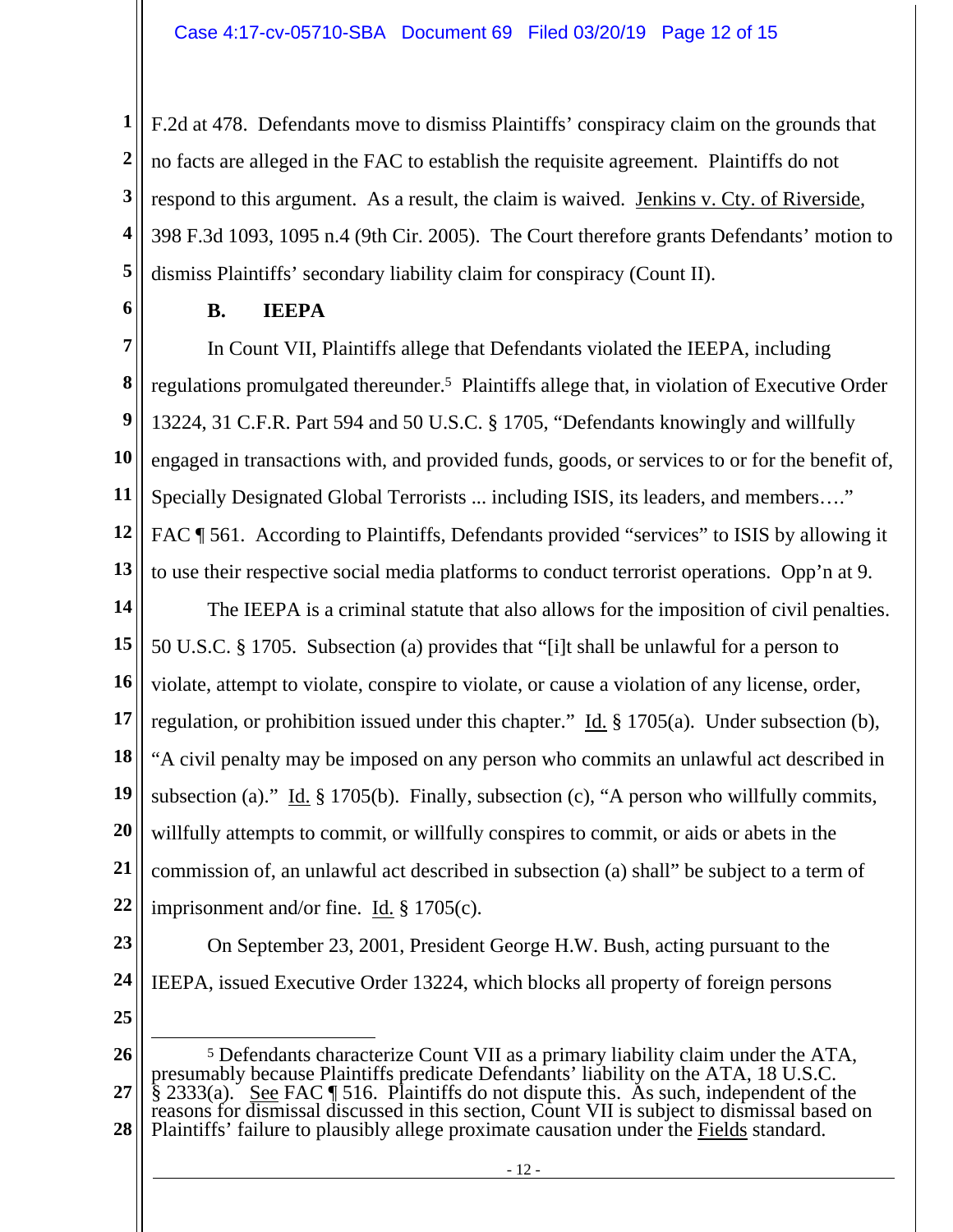**1 2 3 4 5 6 7 8**  designated as a Specially Designated Global Terrorist. See Executive Order 13224, 66 Fed. Reg. 49,079, 49, 079 (Sept. 23, 2001), 2001 WL 34773846. In addition, federal regulations promulgated under Executive Order 13224 and the IEEPA prohibit any "U.S. person [from] engag[ing] in any transaction or dealing in property or interests in property of persons whose property and interests in property are blocked ... including ... [t] he making of any contribution or provision of funds, goods, or *services* by, to, or for the benefit of any person whose property and interests in property are blocked...." 31 C.F.R. § 594.204(a) (emphasis added).

**9 10 11 12 13 14 15 16 17**  Defendants contend that Plaintiffs' claim under the IEEPA and its implementing regulations fails to sufficiently allege that they acted willfully in providing support to a designated terrorist organization. Mot. at 11. "Willfulness" for purposes of imposing criminal liability under the IEEPA requires a showing that the defendant "knew he was acting unlawfully." United States v. Mousavi, 604 F.3d 1084, 1094 (9th Cir. 2010); see also United States v. Zhi Yong Guo, 634 F.3d 1119, 1123 (9th Cir. 2011) ("To convict Defendant of willfully violating § 1705(a), the government was required to prove beyond a reasonable doubt that … Defendant intended to violate the law…."). No facts are alleged in the FAC suggesting that any Defendant knew it was acting unlawfully.6

**18 19 20 21 22**  Plaintiffs counter that IEEPA does not require that Defendants had actual knowledge that ISIS was using their sites to conduct terrorist activities; rather, it is enough, they claim, to allege that they were "willfully blind" to ISIS's activities. Opp'n at 8. However, Plaintiffs fail to cite any authority holding that willful blindness is sufficient for purposes of establishing a criminal violation of the IEEPA. Moreover, Plaintiffs' contention is contrary

**<sup>24</sup>  25 26 27 28**  6 Although the parties concur that willfulness is required to sustain Count VII, it bears noting that the IEEPA permits the imposition of a civil penalty, which does not require a showing of willfulness. See 50 U.S.C.  $\S 1705(b)$ . However, the FAC relies on Defendants' alleged criminal violation of IEEPA and its implementing regulations as the foundation for the recovery of damages under the ATA. See FAC ¶ 563 ("Defendants are liable pursuant to 18 U.S.C. § 2333( $\alpha$ ) for any and all damages...."); <u>see also</u> Opp'n at 8 (acknowledging that a criminal violation under the IEEPA is the equivalent to a violation of the ATA, 18 U.S.C § 2339B). For that reason, a showing of willfulness is required in this instance.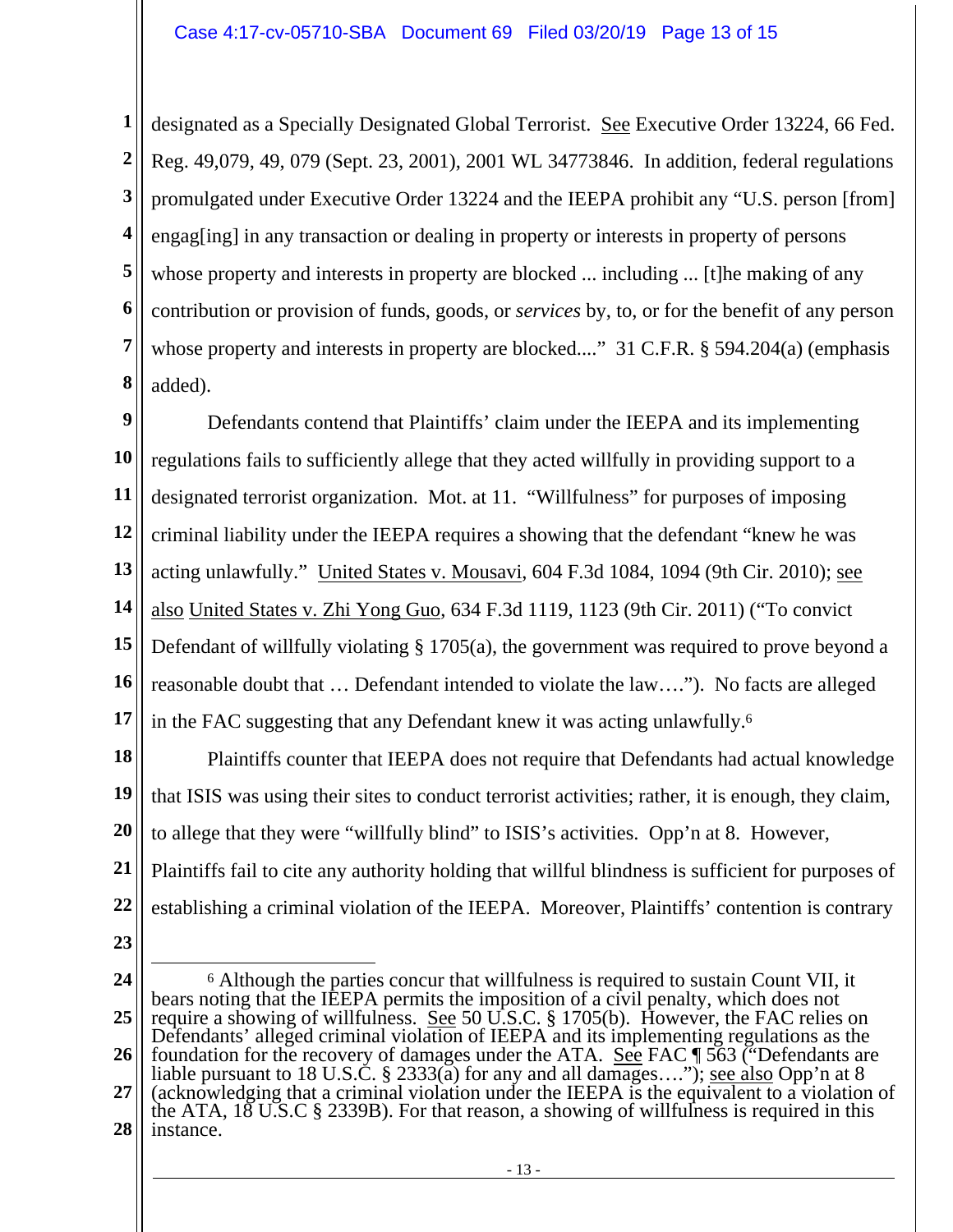**1 2**  to the Ninth Circuit's holdings in Mousavi and Zhi Yong Guo. The Court therefore grants Defendants' motion to dismiss Plaintiffs' claim under the IEEPA (Count VII).

**3** 

## **C. STATE LAW CAUSES OF ACTION**

**4 5 6 7 8 9 10 11 12 13**  Plaintiffs' remaining claims are two state law causes of action for wrongful death and NIED. Under California law, the elements of a wrongful death cause of action are "(1) a 'wrongful act or neglect' on the part of one or more persons that  $(2)$  'cause[s]'  $(3)$  the 'death of [another] person.'" Norgart v. Upjohn Co., 21 Cal. 4th 383, 390 (1999) (citing Cal. Code Civ. Proc. § 377.60). NIED is not an independent claim, but is simply a claim of negligence, the elements of which are duty, breach, causation and damages. Burgess v. Superior Court, 2 Cal. 4th 1064, 1072 (1992). In terms of causation, a plaintiff bringing a wrongful death or negligence claim must demonstrate that the defendant's conduct was a substantial factor in bringing about the injury or death. See, e.g., Rutherford v. Owens-Illinois, Inc., 16 Cal. 4th 953, 968 (1997).

**14 15 16 17 18 19 20 21 22 23 24 25 26**  Defendants do not expressly address whether the facts alleged suffice to state a claim for wrongful death or negligence. Instead, they contend that because the FAC fails to plausibly allege proximate causation as to Plaintiffs' federal primary liability ATA claims, the claims for wrongful death and negligence must fail as well. However, in Fields, the Ninth Circuit rejected the substantial factor standard of causation in favor of the more stringent direct relationship standard. 881 F.3d at 744. Given that Plaintiffs' state law claims are subject to a less stringent showing of causation, it does not logically follow that the Court's analysis of Plaintiffs' ATA primary liability claims controls the outcome of their state law claims. Tellingly, Defendants fail to meaningfully address this distinction in their motion. Given the absence of such analysis, the Court therefore declines to dismiss Plaintiffs' causes of action for wrongful death and NIED for failure to state a claim. See Hibbs v. Dep't of Human Res., 273 F.3d 844, 873 n. 34 (9th Cir. 2001) (finding argument too undeveloped to be capable of assessment).

**27 28**  The above notwithstanding, the Court need not proceed further with the Plaintiffs' wrongful death and NIED claims. A district court may decline to exercise supplemental